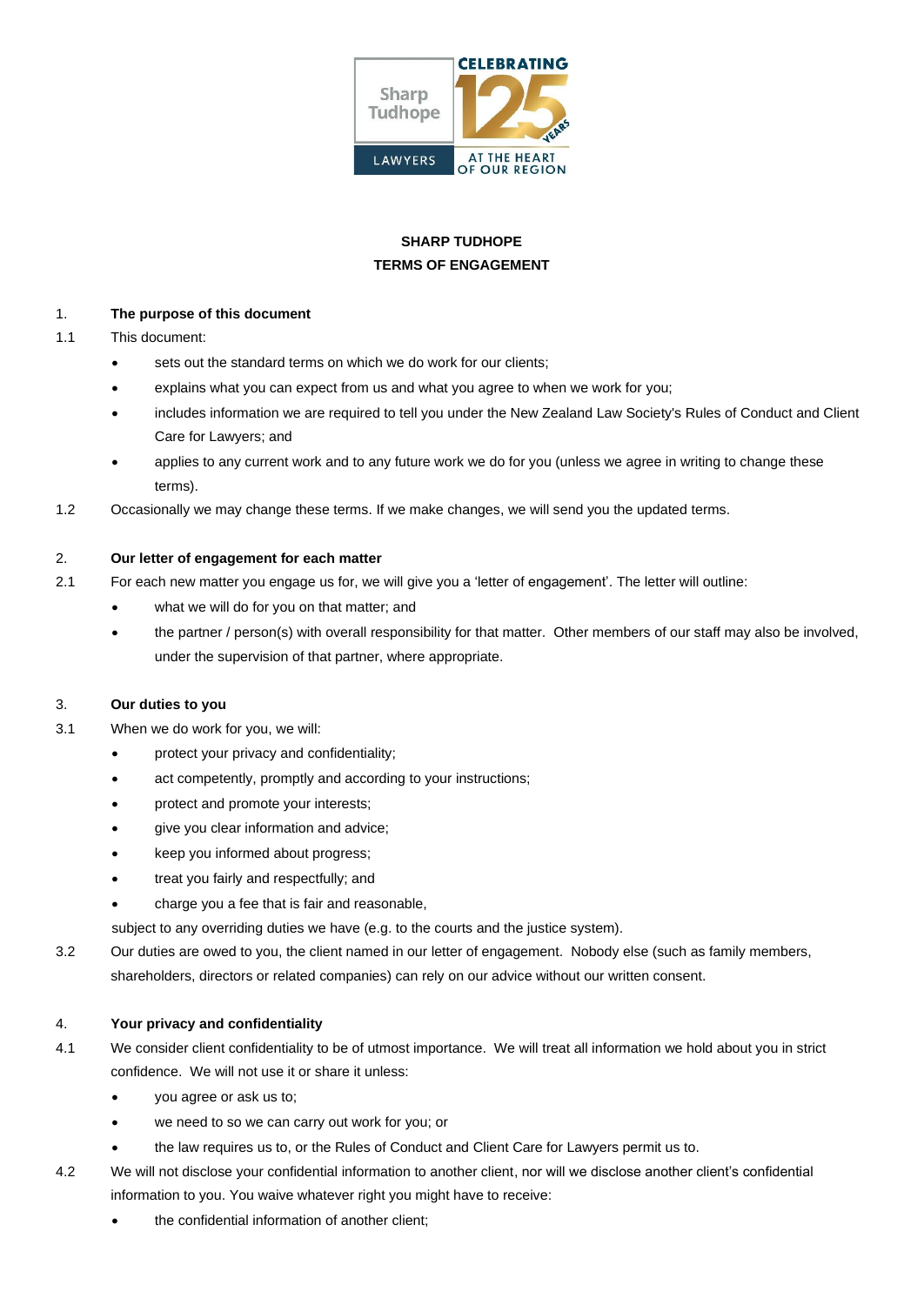- information that we learn, other than as a direct result of and in the course of acting for you;
- information that any of our partners or staff may learn in any capacity other than as your legal adviser.
- 4.3 In instructing us to act on your behalf, you acknowledge that we are required to collect, verify and hold identity documents, address verification documents, and in some cases, information about your source of funds and wealth under the Anti-Money Laundering and Countering Financing of Terrorism Act 2009 (AML). You authorise us to hold such documents on an ongoing basis as necessary to comply with AML.
- 4.4 If we hold funds in an interest-bearing deposit with our bank on your behalf (including any judgment, sale proceeds, settlement amount, or other money), you authorise us to:
	- provide any information we hold relating to your United States Foreign Accounts Tax Compliance Act (FATCA) or Common Reporting Standard (CRS) status, or other FATCA or CRS matters, to Inland Revenue and to our bank if they request information to be able to meet their FATCA or CRS obligations; and
	- if you do not provide any such information we request, report your non-response, identity, and reportable balance to our banks and Inland Revenue (who will in turn pass this information to the relevant foreign tax authority).

Please ask us if you would like more information about AML, FATCA or CRS.

## 5. **How we avoid conflicts of interest**

- 5.1 When we do work for you, we will always protect and promote your interests.
- 5.2 Before we accept a job from you, we will do our best to find out if any conflict of interest exists.
- 5.3 If we find a conflict at any time, we will immediately let you know and tell you how we plan to deal with the conflict. That may mean we stop working for you, the other client or both.

#### 6. **Scope of our work**

- 6.1 We are not qualified to give:
	- investment advice. You should get that advice from a qualified financial advisor;
	- tax advice (unless we agree in writing with you to provide such advice). You should get that advice from your accountant or tax advisor; or
	- advice about foreign laws. We can help you to contact a lawyer in the other country.
- 6.2 Unless we agree to do so in writing, we will not:
	- remind you about dates (e.g. PPSR, lease or consent expiry dates); or
	- update advice after it is given.

#### 7. **Intellectual property**

- 7.1 Unless we agree otherwise:
	- we retain ownership of all opinions, documents and other intellectual property created by us;
	- you must not provide our advice to others (such as using our opinions in any public document or statement).

#### 8. **Emails**

- 8.1 We may communicate with you by email about the work we do for you.
- 8.2 We have virus protection software and security protocols in place. However, we cannot guarantee that electronic communications will always be free from viruses or other defects, are secure or will be received.
- 8.3 We may occasionally email you information we feel is relevant and useful to you. If you do not want to receive that information, let us know.

#### 9. **Storing records**

9.1 You authorise us to destroy all files and documents about a matter seven years after that matter has been completed. We may destroy paper files or documents earlier if we have an electronic copy of them. We will not destroy any documents we have agreed to hold in safe custody for you (such as Wills).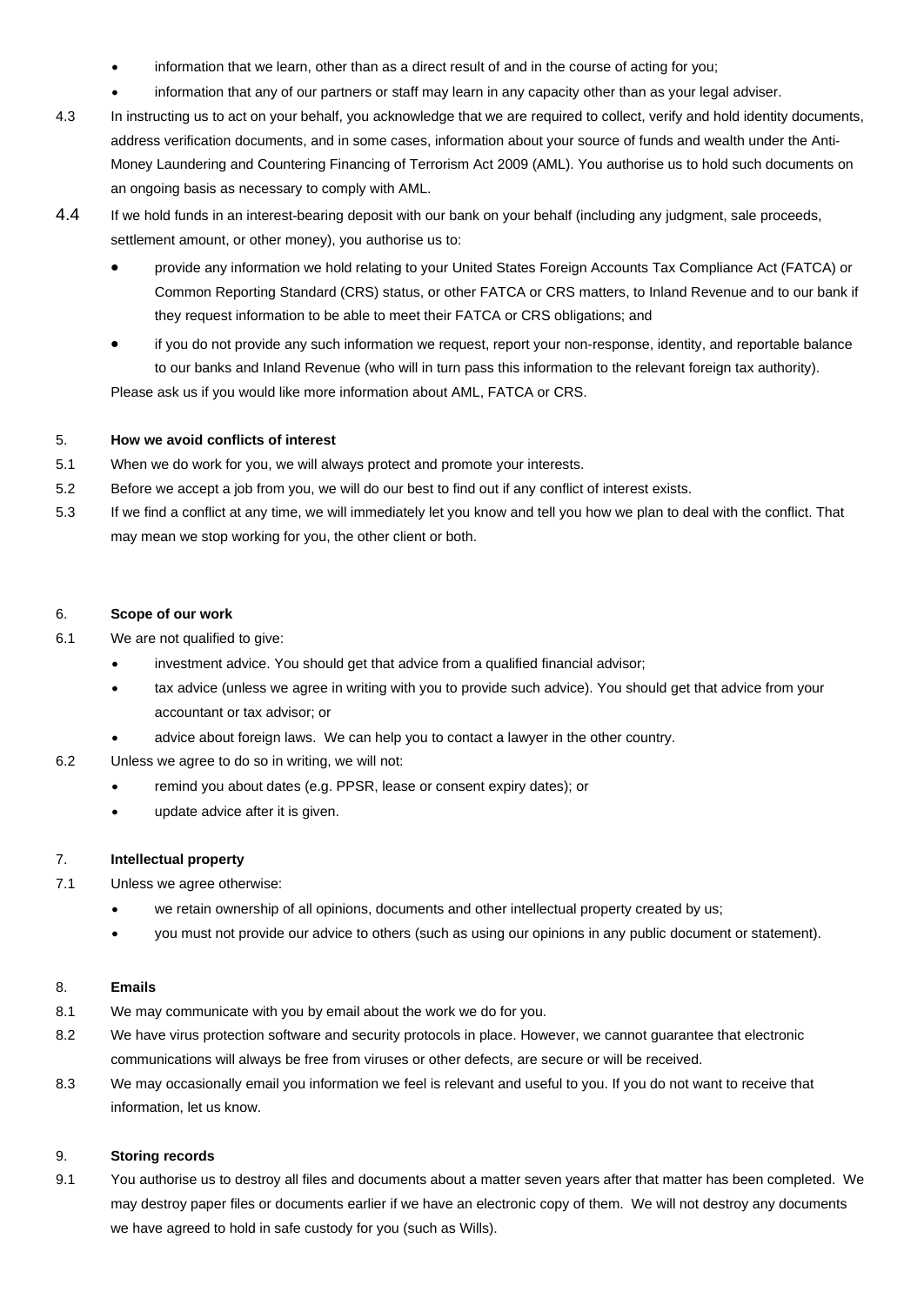#### 10. **How you can help us**

#### 10.1 You can help us by:

- giving us clear instructions;
- asking if there is anything you are not sure of;
- telling us if you have any important time limits;
- providing us with identity documents for you and for other persons as required for AML, address verification documents, and if necessary, information about your source of funds and wealth for AML in a timely manner;
- dealing promptly with any questions we have;
- telling us if your contact details change; and
- keeping in touch. Please ask if you are concerned about anything or do not hear from us when expected.

#### 11. **Who we can accept instructions from**

- 11.1 Unless you let us know otherwise:
	- if you are a **company**, we can accept instructions from any of your directors or employees or any other person you have authorised to instruct us;
	- if you are a **trust**, we can accept instructions from any of your trustees or officers;
	- if you are a **partnership**, we can accept instructions from any of your partners or officers;
	- if you are a **couple**, we can accept instructions from either of you.

#### 12. **Verifying your identity / Credit checks**

- 12.1 We are required by law to verify identity and address for you and for other persons as required for AML.
- 12.2 We may carry out reasonable credit checks on you. You authorise anyone we contact to provide us with information we request as part of our credit enquiries.
- 12.3 We may provide information to credit agencies about any account you have failed to pay by the due date.

#### 13. **Our fees and expenses**

*Fees*

- 13.1 We will always charge you fair and reasonable fees.
- 13.2 Unless we agree with you otherwise, our fees will be calculated based on the time we spend on a matter charged at our hourly rates, and adjusted where appropriate for other factors permitted by the Rules of Conduct and Client Care for Lawyers (such as the complexity, urgency, importance, specialised knowledge, responsibility and risk involved and the results achieved). We will provide you with our hourly rates on request.
- 13.3 The differences in hourly rates reflect the experience and specialisation of our professional staff. Time spent is recorded in 6 minute units, with time rounded up to the next unit of 6 minutes.
- 13.4 We will give you an estimate of fees if you ask for one. Special fee arrangements may be available for certain work (eg capped fees). Any estimate or special fee arrangement for a job will be outlined in our letter of engagement.
- 13.5 If you have any questions about our fees please ask. *GST*
- 13.6 Unless we state otherwise, our fees, estimates and hourly rates do not include GST, non-standard office expenses or disbursements, which are payable by you. *Office expenses*
- 13.7 Our hourly rates include normal office expenses such as basic printing and reasonable NZ communications costs but do not include non-standard office expenses such as large-run and/or high quality printing or international communications costs. Any non-standard office costs incurred on your behalf are payable by you. *Disbursements*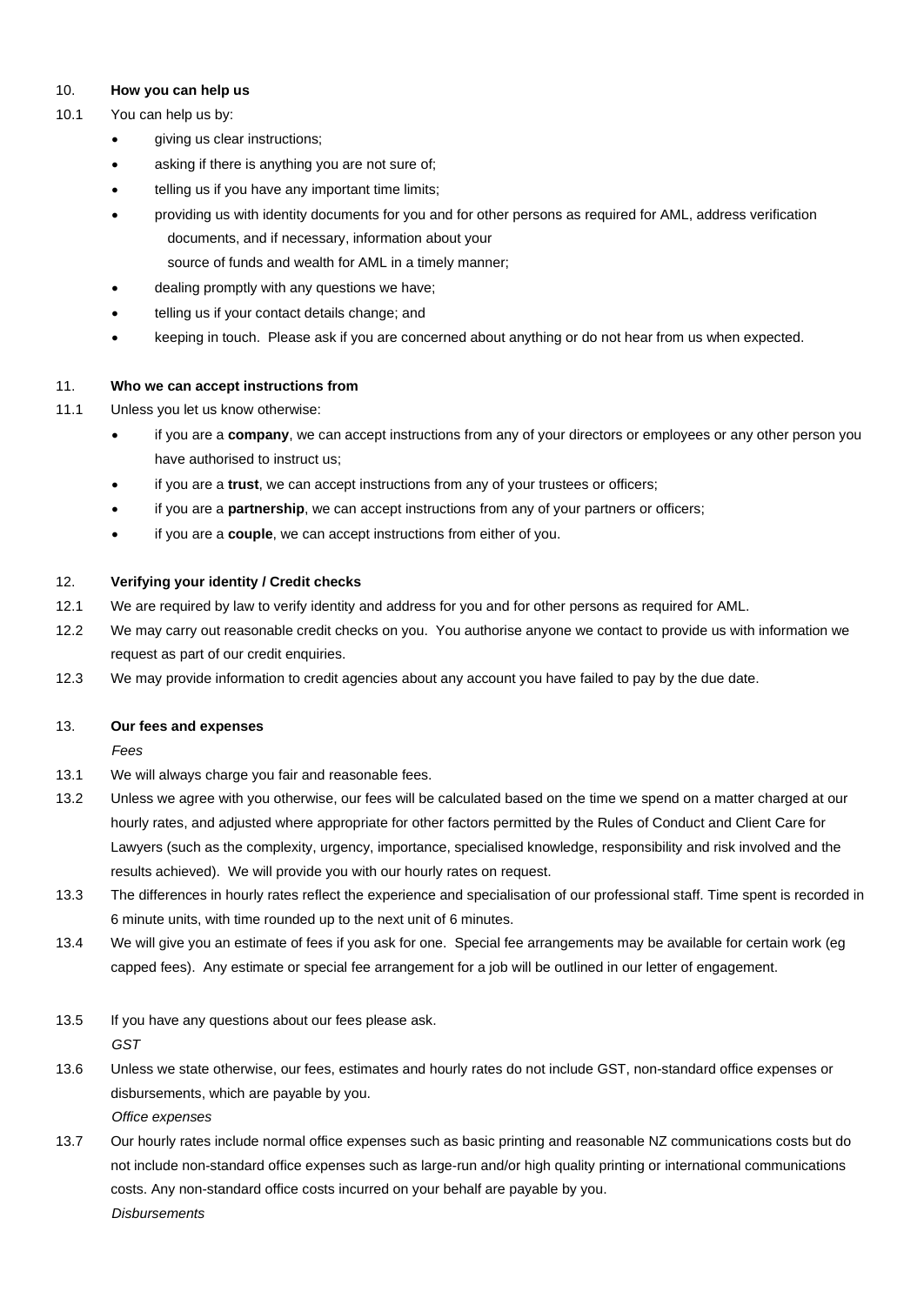- 13.8 When we do work for you, we may have to cover some expenses or make other payments on your behalf (such as search fees, registration fees, travel costs, accommodation, court charges and agents' fees). These will be included separately in our account to you. We will notify you if any disbursements need to be paid in advance. *Changes*
- 13.9 Fees, hourly rates, office expenses and disbursements may change from time to time without notice. *Legal aid*
- 13.10 In some cases, you may be eligible for legal aid. If you want to apply for legal aid, we will let you know whether we would be prepared to work on that matter on a legally aided basis. If not, we will refer you to another firm.

#### 14. **Money handling procedures**

- 14.1 We maintain a trust account for all funds we hold on behalf of clients (except funds we receive for payment of accounts).
- 14.2 If we hold funds on your behalf we will deposit them in an interest-bearing deposit with a bank, where reasonable and practicable. You acknowledge that we cannot place your funds in an interest-bearing deposit if you have not provided us with any information we request relating to your FATCA and CRS status. We are not responsible for obtaining the best interest rate available or for any loss of interest you suffer as a result of delay in placing your funds in an interest-bearing deposit.
- 14.3 We generally charge a commission of 7.5% (up to \$250 per quarter, or \$1,000 annually) on the gross interest earned on funds held in an interest-bearing deposit.
- 14.4 Withholding tax will be deducted on the interest earned and paid to IRD. If we have your IRD number you can elect to have withholding tax deducted at your applicable rate. If we do not have your IRD number we are required to deduct it at the default rate (which may be higher than your actual rate).
- 14.5 When you transfer funds to our trust account in a foreign currency, we will convert those funds into New Zealand dollars at the prevailing exchange rate offered by our bank. We are not responsible for seeking or obtaining a better exchange rate.
- 14.6 To protect your money, if you instruct us to use funds we hold in trust for you to make a payment or to transfer the money to another account, we may take steps to verify those instructions directly with you. If we are unable to verify that the instructions have come directly from you, we may, at our sole discretion, not make the payment or transfer funds until we are able to do so. We do not accept any liability for any damages or losses you may incur as a result of the delay in making a payment or transfer of funds where we have been unable to verify your instructions.
- 14.7 If we hold a small value of funds on your behalf (less than NZ \$20.00) and we are unable to contact you, you authorise us to pay the funds to a charity of our choice.

#### 15. **Paying your account**

- 15.1 We issue accounts monthly and on completion of a job or the conclusion of our engagement. We may also send you an account when we incur a significant expense.
- 15.2 Unless otherwise agreed with you prior, invoices are payable within 14 days after the date of the invoice.
- 15.3 If you have any questions about an account, please contact us straight away.
- 15.4 Sometimes we may require you to pay fees, office expenses and disbursements in advance. If we do, we will hold your payment in our trust account and only deduct our fees, office expenses and disbursements when we issue you an account.
- 15.5 If we hold funds in our trust account on your behalf (including any judgment, sale proceeds, settlement amount or other money), any fees, office expenses or disbursements we have issued you an account for may be deducted.
- 15.6 We may charge interest on unpaid accounts at the rate of 17**%** per annum, calculated on a daily basis and charged monthly. We may take action to recover unpaid accounts and charge you for any costs (on a solicitor and client basis) we incur to recover any amount which is overdue.
- 15.7 Any failure or delay by us to charge interest on an unpaid account or to exercise any of our other rights will not operate as a waiver of those rights.
- 15.8 At your request or with your approval, we may send our accounts to a third party to pay on your behalf. You are still responsible for payment by the due date if the third party does not pay us.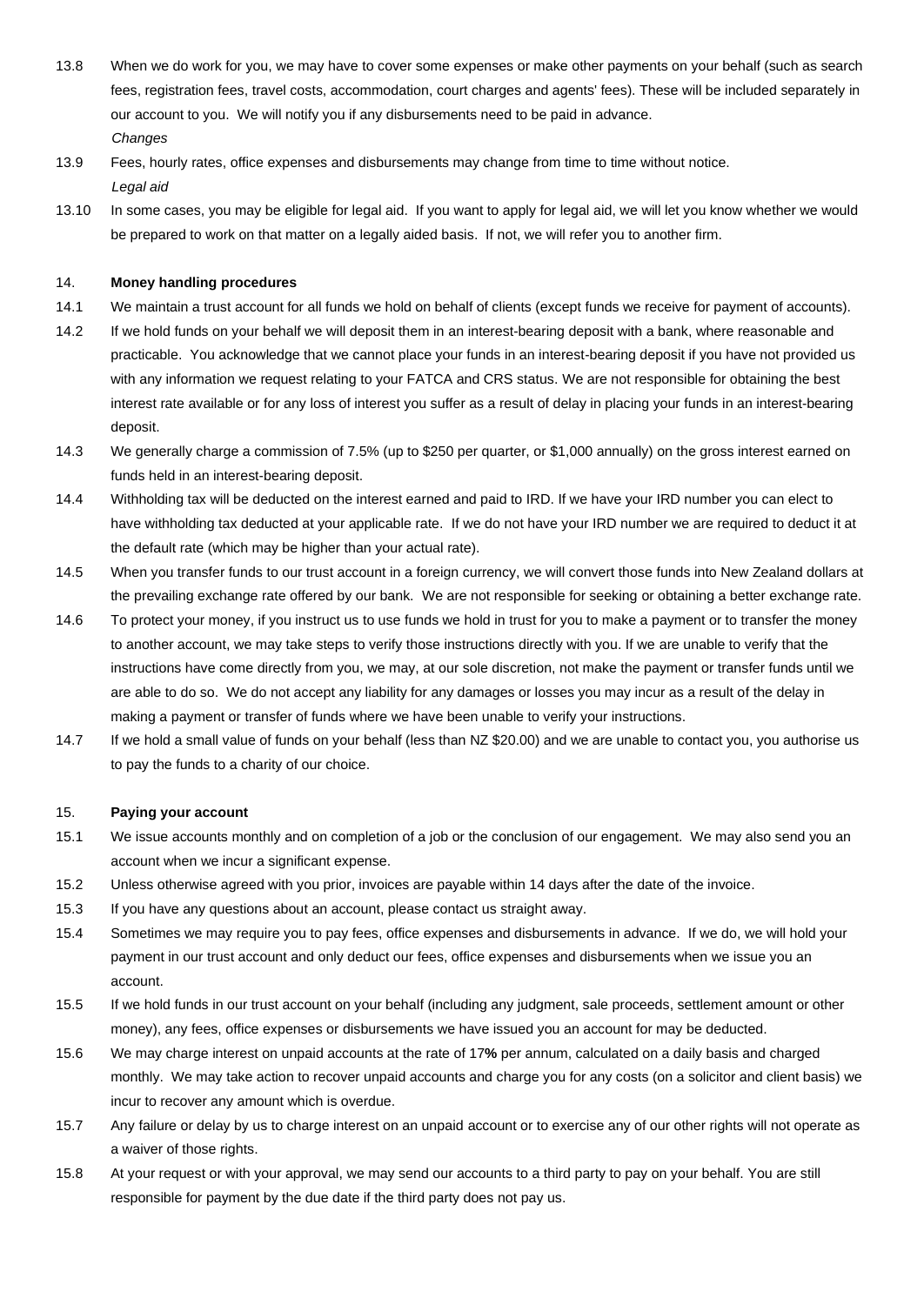#### 16. **Guarantee**

16.1 If you are a company or other incorporated entity we may require personal guarantees from your directors, shareholders or other officers.

#### <span id="page-4-0"></span>17. **Limiting our liability to you**

- 17.1 The maximum amount that we will have to pay you is the amount set by the New Zealand Law Society as the minimum indemnity limit on our professional indemnity insurance. This limitation applies to the extent permitted by law, whatever you are claiming for and however liability arises or might arise if not for this clause (whether in contract, tort (including negligence), equity or otherwise). We will not have to pay you more than the maximum amount for anything caused by or resulting from anything we do or do not do, or delay in doing, whether or not it is contemplated or authorised by any agreement with you.
- 17.2 If you are more than one person (such as a couple or partnership), this maximum is the maximum combined amount that we will have to pay you together.
- 17.3 If you engage us to do work for the purposes of a business, you agree the Consumer Guarantees Act does not apply. Otherwise nothing in this clause [17](#page-4-0) limit any rights you may have under the Consumer Guarantees Act.
- 17.4 We shall not be liable for any loss or liability caused or contributed to by inaccurate or incomplete information supplied by you or third parties (including public records and expert witnesses) or because you did not receive or read a communication we sent you.

#### 18. **Ending our engagement**

- 18.1 You may end our engagement at any time by giving us reasonable notice.
- 18.2 If we have good cause, we may decide to stop working for you, such as if you:
	- give us an instruction that would require us to breach a professional obligation;
	- do not provide us with instructions promptly;
	- mislead or deceive us in a material respect;
	- are unable to, or do not, pay our fees as agreed; or
	- against our advice, act in a way we believe is inconsistent with our fundamental obligations as lawyers or in a way which is highly imprudent. This does not apply to litigation.
- 18.3 We may also decide to stop working for you if we consider your conduct and/or your dealing with us to be such that the relationship we have with you is not working and cannot be rectified, or for any other reason that is consistent with the Client Care Rules.
- 18.4 We may also stop working for you if you have failed to provide us with the necessary documents and information to comply with our AML obligations as referred to in clause 4.3 above. We will not be liable for any loss or liability caused or contributed to by your delay or failure to supply the necessary documents and information to comply with our AML requirements.
- 18.5 If we decide to stop working for you, we will give you reasonable notice and help you find another lawyer.
- 18.6 Before you take your records, you need to pay our fees for the work we have done for you. We may keep a copy of any records you take.
- 18.7 The enforceability of these terms is not affected by:
	- the ending of our engagement; or
	- any changes to our partners or the incorporation of our firm.

#### 19. **New Zealand law applies**

19.1 Our relationship is governed by New Zealand law and the New Zealand courts have exclusive jurisdiction.

#### 20. **Professional Indemnity Insurance and Lawyers' Fidelity Fund**

20.1 We hold professional indemnity insurance that exceeds the New Zealand Law Society's minimum standards. If you would like further information about our insurance, please ask.